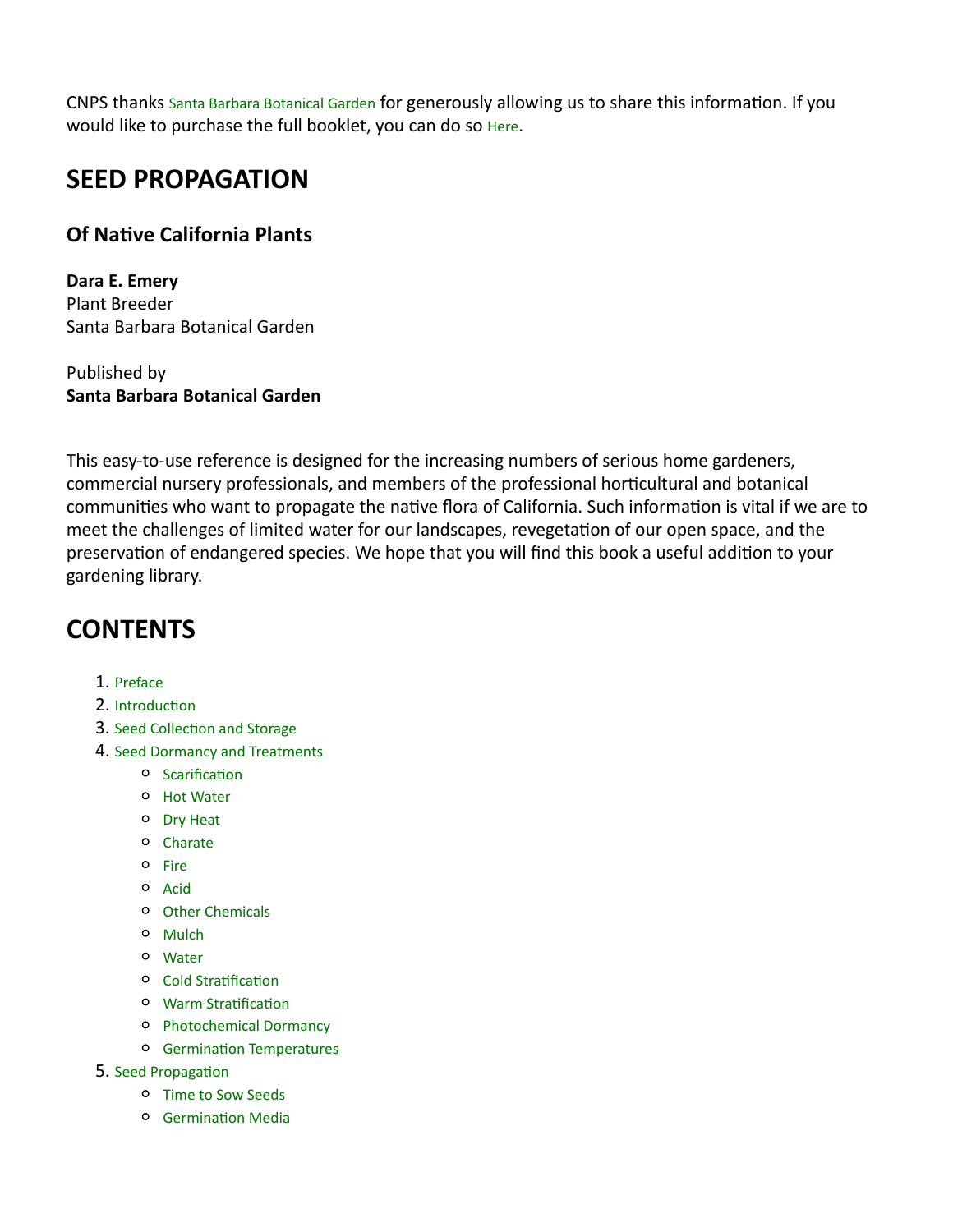- o Seed Sowing
- o Transplanting
- Field Sowing of Annual Wildflowers
- 6. Recommended Seed Treatments for Some Native California Plants

# **1. Preface**

Seed Propagation of Native California Plants was originally published as one of a series of leaflets by Santa Barbara Botanic Garden over (50) years ago (Leaflet #10, February 1964). Although long out of print, the leaflet is still in demand. Over the last twenty years the interest in and use of native California plants has increased, as has the knowledge of their seed morphology and physiology. This revised and greatly expanded edition of Seed Propagation of Native California Plants incorporates the additional knowledge and experience gained by this author and other re searchers in propagating native California plants from seed.

The greatest advances in seed germination research have been made in the use of chemical treatments to break seed dormancy. Sulphuric acid is still the only chemical treatment used at the Santa Barbara Botanic Garden. However, a number of chemical treatments are included in this publication, mainly to indicate direction and potential.

Dara E. Emery (1922-1992) is recognized as one of the foremost experts on the propagation of California's native plants. Mr. Emery joined the Santa Barbara Botanic Garden in 1950 as its first horticulturist and in that capacity he was responsible for growing the thousands of plants propagated annually for the Garden. Mr. Emery learned to successfully grow all types of California natives and this book is based on the results of over 20 years of his experimentations with these plants. In addition to his propagation studies, Mr. Emery initiated a native plant selection and breeding program at the Garden and more than a dozen new cultivars have been introduced into the nursery trade as a result of his work. Mr. Emery is widely acknowledged for his contribution to the advancement of native plant horticulture throughout California.

## **2. Introduction**

California has a diverse flora that is widely used in cultivation. California native plants were successfully introduced into European gardens over 100 years ago from collections of botanical explorers visiting the west coast of North America. In recent years there has been a steadily increasing interest in the use of native plants in California gardens. They offer great landscaping possibilities, are relatively disease and pest free, and often have low maintenance requirements.

Currently, a diverse array of native species is available from at least some wholesale growers, but any one retailer is apt to stock only a few. Many species that are desirable for cultivation are best grown from seeds and often these require special germination procedures. This book is, therefore, designed as a guide to the seed propagation of California native plants. The first part consists of comments on methods used in collecting and propagating such plants from seeds. It includes descriptive information on different pre-sowing treatments and seed germination temperatures; some seeds have very narrow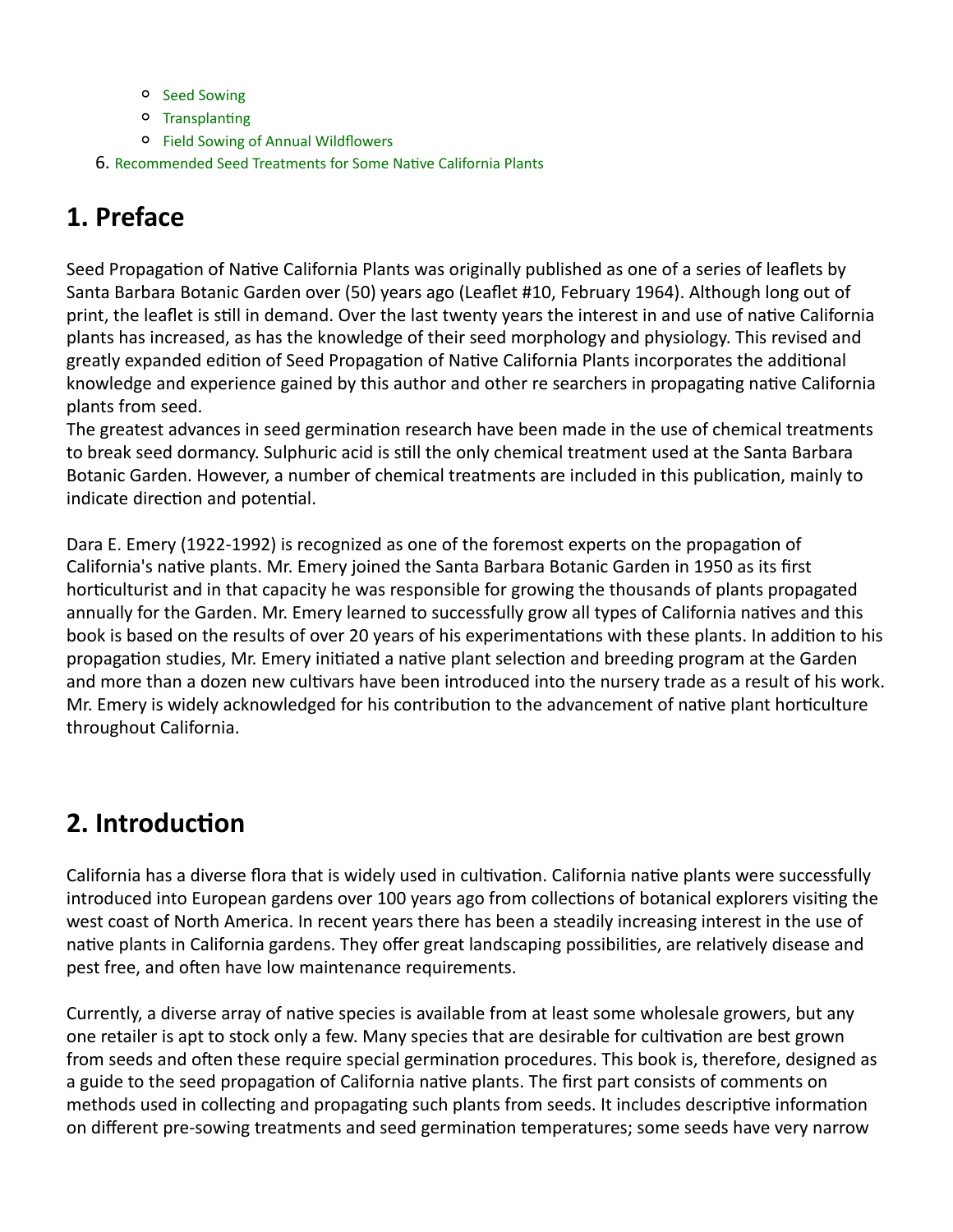limits of tolerance. There is also a section on general methods for propagating annual wildflowers from seeds. The major part of this publication is a list of suggested pre-sowing treatments for seeds of over 900 species and varieties of California native plants.

I am taking this opportunity to acknowledge and to thank our recent director, Ralph Philbrick, for his help and suggestions; our editor, Mary Carroll, for her help and patience in the preparation of this manuscript; Carol Bornstein and Dennis Odion for reading the manuscript; our librarian, Nancy Hawver, who obtained most of the references used; our taxonomist, Steve Junak, for checking the nomenclature; our computer operator, Lilla Burgess, for her typing and patience with the many changes necessary; our production editor, Laura Baldwin, for designing and producing the final book; and others who made suggestions.

The Santa Barbara Botanic Garden is a private, non-profit educational and scientific institution dedicated to the study, display and conservation of the native flora of California and the California Floristic Province. Located on 65 acres in the foothills above Santa Barbara, the Garden is a living museum that offers visitors a glimpse of plant communities through out the state. In addition to serving the community as a distinctive educational, botanical, and horticultural resource, the Botanic Garden is a delightful place to experience nature firsthand. For information on programs, membership, general information or orders of this publication write to Santa Barbara Botanic Garden, 1212 Mission Canyon Road, Santa Barbara, California 93105, or call (805) 682‐4726.

# **3. Seed Collection and Storage**

Seeds of native California species are not always easy to obtain; but seeds of a number of species, particularly annuals, can be purchased from seed companies and seed collectors. Still others are occasionally available from botanic gardens throughout the state. Often, however, it is necessary for the propagator to collect them himself. Seeds should be harvested only from healthy plants showing no sign or the least sign of disease or insect damage. All drying seeds must be protected from birds and rodents.

Seeds that are wind dispersed or borne in fruits that, upon drying, dehisce (or discharge) must be harvested when slightly green or immature; they can then be dried in loosely covered containers. Lupine (Lupinus) and poppy (Eschscholzia) are examples of plants that discharge their seeds at maturity and therefore must be harvested just before fully ripe. California lilac (Ceanothus) capsules must also be picked when slightly green and dried in a screen-covered container at day temperatures of 85° to 100°F. If dried at much lower temperatures, the capsules may not open, and then they must be thrashed by pounding with a heavy object in order to separate the seeds and chaff. It is important to note that seeds found to contain milky or gelatinous substances are too immature to harvest.

Fleshy fruits such as those from nightshade (Solanum), barberry (Mahonia), and gooseberry (Ribes) should be crushed, and the mashed pulp containing the seeds should be spread in a thin layer on paper to dry. The seeds and pulp can then be readily separated. Another method is to add water to the mashed pulp and seeds, preferably in a tall container. After standing for a day or two, the seeds and pulp will separate.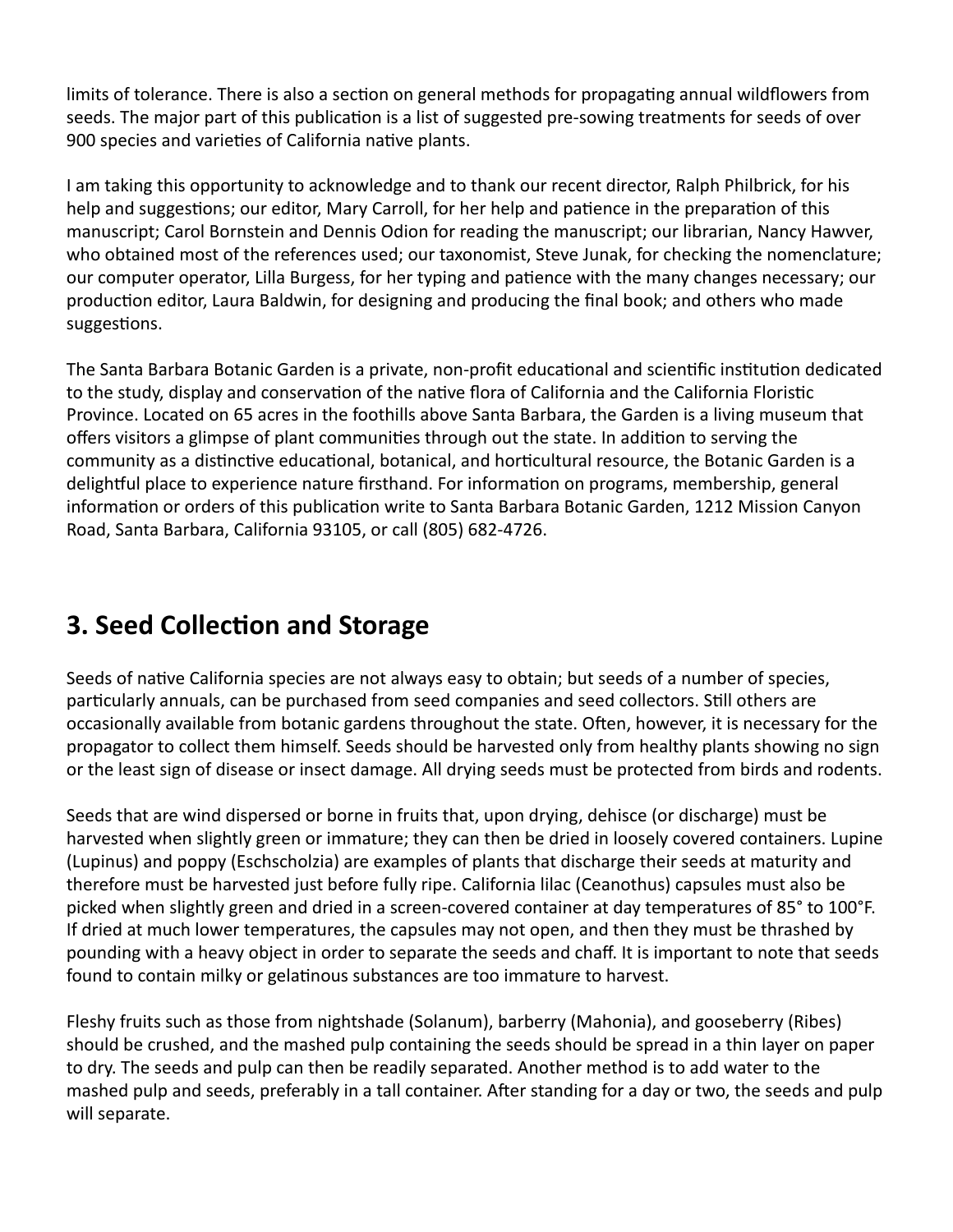If seeds are to be stored for future use, thorough drying is necessary to prevent mold and to insure reasonable longevity. With a few exceptions, noted below, the harvested seeds or fruits should be placed in a warm ( 85°‐100°F day temperature), dry place for several weeks. They should be protected from dew during this period. After being cleaned, the seeds should be placed in appropriately sized envelopes or bags (labeled with name and date) and placed in a sealed container with several crystals of a moth larvicide for a day or two to kill any seed-eating insects or their eggs.

The longevity of seeds of California native plants is highly variable and depends upon the species. Willow (Salix) and poplar (Populus) seeds are extremely short‐lived. They remain viable for only a few hours. They die in the wild, unless they are dispersed promptly to a moist substrate like a stream bank. Species of oak (Quercus), buckeye (Aesculus), chinquapin (Chrysolepis), hazelnut (Corylus), maple (Acer), and snowdrop bush (Styrax) also have short‐lived seeds that must be sown before they dry out, usually a month or so after harvesting . Conversely, some lupine (Lupinus) seeds have given fair germination after 30 years of storage at room conditions. Short-lived seeds should be sown as soon as they have been harvested and cleaned. If they must be held over from fall harvest for spring sowing, they should be stored under cold, moist conditions (see cold stratification).

Moderate to long-lived seeds are best stored in cold, dry conditions such as in the refrigerator in a closed container to which a packet of desiccant s been added. Packets of desiccant are obtainable at a pharmacy. Seeds of most species, unless known to be long‐lived (those with impermeable seed coats), can be stored two or three years in a cool, dry room; however, if stored as suggested in a refrigerator, they will remain viable for several additional years.

## **4. Seed Dormancy and Treatments**

Germination is the resumption of active growth of the seed's embryo. It requires moisture, proper temperature, and oxygen. The time necessary for complete germination varies with the species. Seeds of most annual wildflowers germinate with no difficulty in one to two weeks. Seeds of many longer‐lived plants take three to six weeks; however, some take up to several years to germinate under natural conditions. Since slow and sporadic germination is usually the result of some form of seed dormancy, treatment to break the dormancy just prior to sowing are often used.

In general, there are two types of seed dormancy: seed coat dormancy and internal dormancy. Seeds with seed coat dormancy usually have a seed coat that is impermeable to oxygen and /or water. Occasionally the dormancy is caused by an inhibiting chemical in the epidermis or adjacent interior membranes. Under natural conditions these seeds remain on or in the ground without germinating until they have weathered sufficiently to allow penetration of water, exchange of gases, or neutralization of inhibiting chemicals. Seeds of some species germinate only after being subjected to fire. The length of time involved - it can be several years or more depends upon the species and the environmental conditions. Seed coat dormancy is common in California lilac (Ceanothus), manzanita (Arctostaphylos), sumac (Rhys), and many members of the legume family. If seeds of such plants are harvested when slightly green or immature and sown immediately before they dry out, germination problems may be reduced; however, once the seeds have dried out, the dormancy factor is present and must be counteracted to obtain prompt germination. Methods of breaking seed coat dormancy include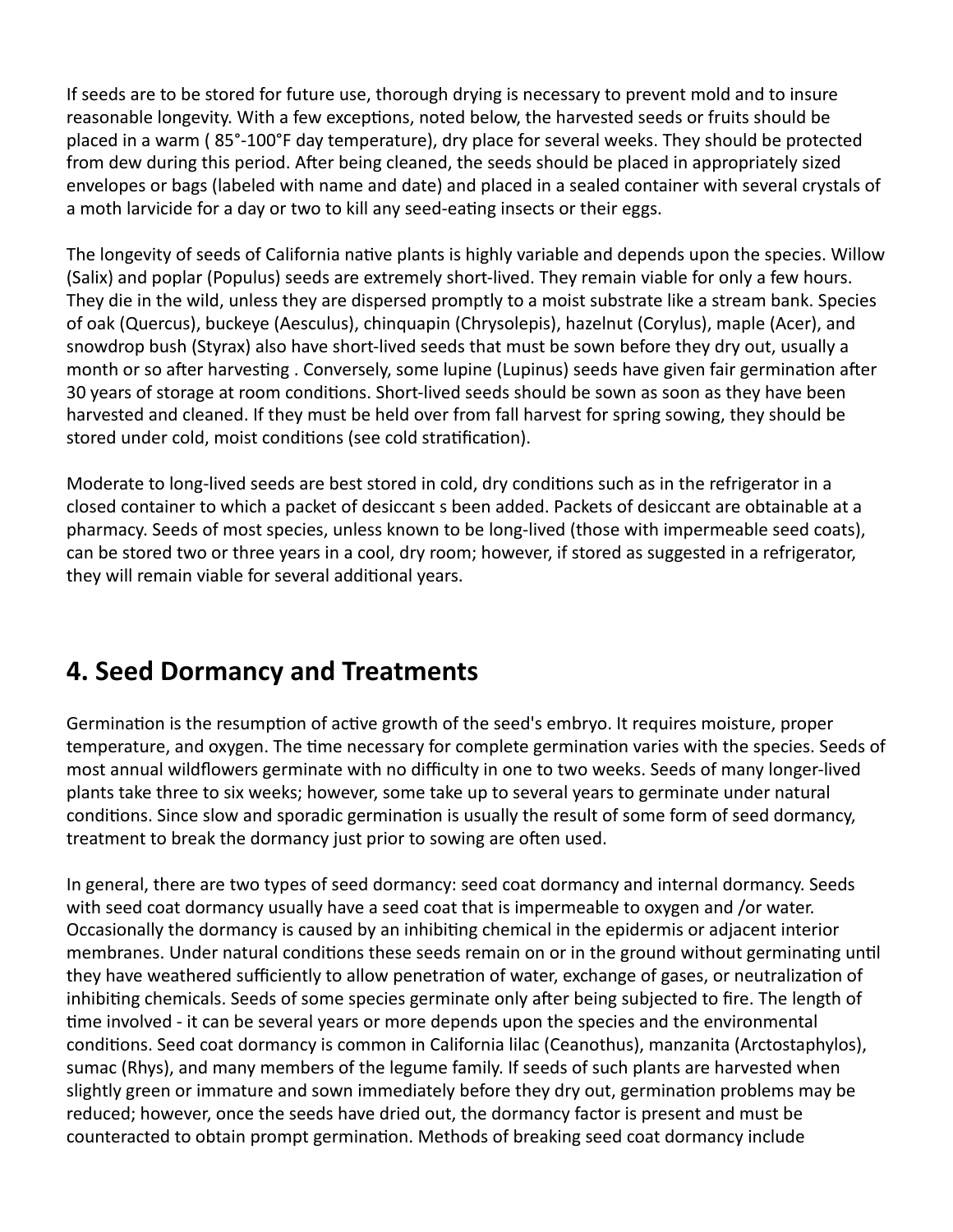scarification, hot water, dry heat, fire, charate, acid and other chemicals, mulch, water, cold and warm stratification, and light. For a detailed article on water-impermeable seeds (seed coat dormancy), see Rolston (1978).

Internal dormancy is a general term encompassing a number of physiological conditions that delay germination. Not all of these conditions are fully understood or easy to counteract. The most common one is called after-ripening. Seeds that require an after-ripening period, even though harvested when mature, germinate poorly or not at all until they have been subjected to moisture and either high or low temperatures or both in sequence; sometimes, however, a period of dry storage is sufficient to break dormancy. As might be expected, internal dormancy is most often found among species that grow in the high mountains or deserts. For the montane species, a moist cold period is required, simulating a cold winter.

For some desert seeds a few weeks of dry storage at over 100°F, simulating summer desert heat, is necessary; then the seeds will germinate at lower temperatures. The more common method for breaking internal dormancy is cold stratification. In some cases, the use of chemicals can be substituted for part or all of the stratification requirement.

Multiple dormancy factors also occur. In one general type there is seed coat dormancy plus internal dormancy. Seeds with this dormancy combination must be treated for the impermeable seed coat first, then for internal dormancy. In another type there are two or more distinct internal dormancy factors, which unlock sequentially at different temperatures. One group requires warm temperatures first for a small amount of primary root growth, then cold to break shoot bud dormancy, then warm again to initiate shoot growth and complete germination. Another group needs cold temperatures first to break primary root dormancy, then warm to iniate a small amount of root growth, then cold again to break shoot bud dormancy, then warm again to initiate shoot growth and complete germination. In the wild, seedlings of plants with these dormancy types would not appear until the first or second spring after the seeds had matured and dropped from the parent plant. For a detailed discussion of dormancy and germination in nature, see Gutterman (1980-1981). A general summary of practical methods for breaking seed dormancy is outlined in the next few pages. Recommendations for appropriate seed treatments of specific plant species are included in the (CNPS Calscape plant pages).

### **Scarification**

Mechanical scarification can be accomplished by rupturing the seed coats with sandpaper, a file, a pin, or a knife. Even a vise can be used to squeeze seeds along the suture until they crack open. Care must be taken not to injure the embryo. It may be necessary to open a couple of seeds to see where the embryo is located in relation to the micropyle, the former point of attachment to the fruit. Large seeds like those of the bush lupine (Lupinus) are easily scarified with a knife; the hot water treatment is easier for small seeds.

## **Hot Water**

For small to medium-sized seeds or large quantities of seeds, the hot water treatment is more practical than scarification. For this treatment seeds should be dropped into about six times their volume of 180°-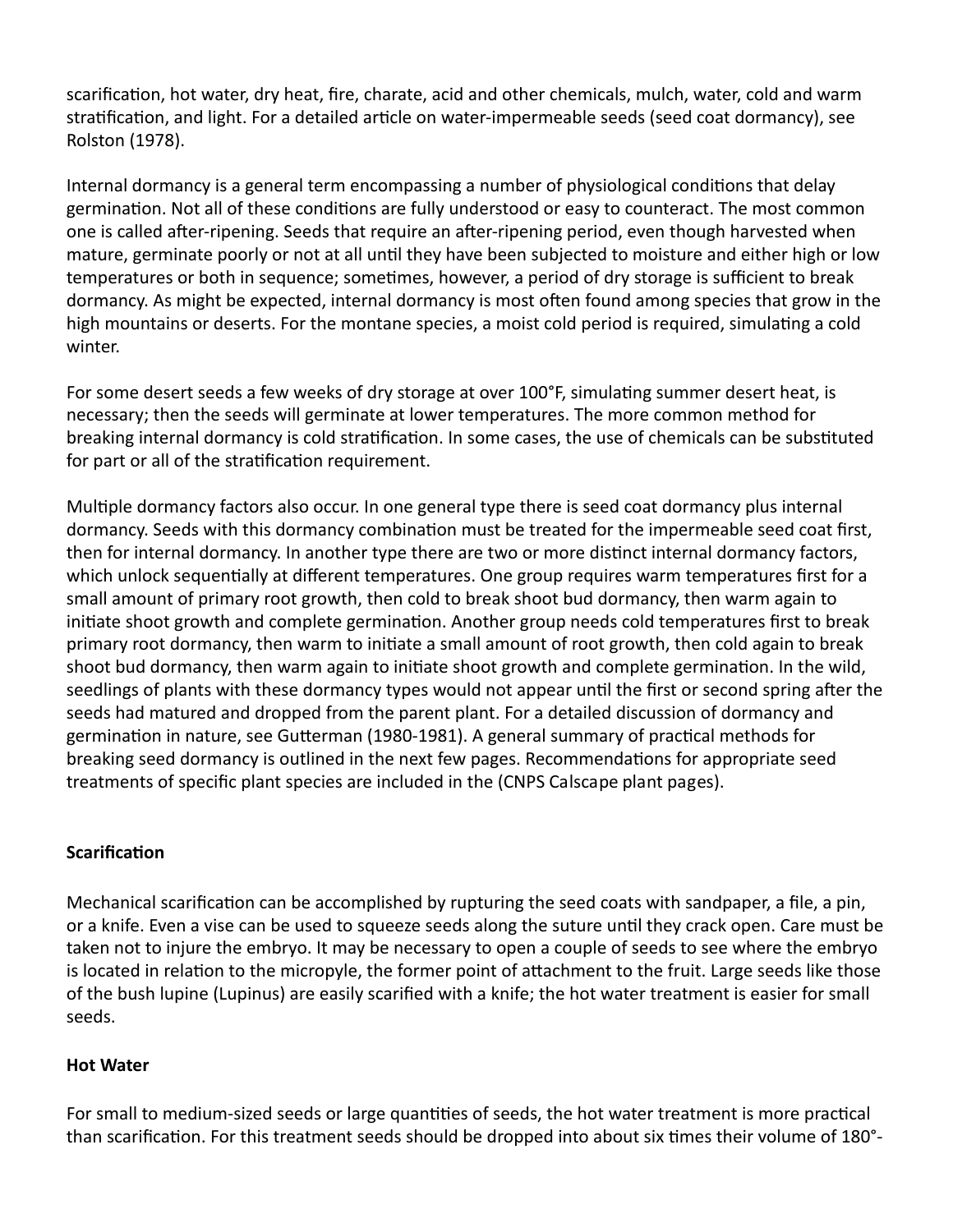200°F water (rain water is desirable if it is near neutral in pH). They should be left to cool and soak in the water for 12 to 24 hours, after which they are ready for sowing. The container used for this treatment should not be made of aluminum as it may be toxic to the seeds. Also softened water should not be used since the amount and ratio of salts may be toxic to the seeds. Another and more drastic hot water treatment is sometimes used for especially thick or hard-coated seeds. For this treatment, the seeds should be placed in vigorously boiling water for a specific length of time depending on the species, then immediately removed from the boiling water and cooled in cold water. With both hot water treatments, the seeds should be sown promptly and not stored again.

## **Dry Heat**

Oven or dry heat is not often recommended, and the temperatures required are more suitable to an incubator than a kitchen oven. For this seed coat treatment the seeds should be placed in shallow containers in a preheated incubator or oven. The specific temperature and duration depend on the species. After the treatment, the seeds should be cooled immediately and sown.

Where the temperature suggested is between 180°- 212°F, it is possible that the hot water treatment of the same temperature and for the same length of time would give comparable results.

## **Charate**

The char from burned plant stems has been shown to be a good neutralizer of germination inhibitors in the seeds of several herbaceous species associated with chaparral fires (Keeley & Keeley 1982). These authors report that of the fire-followers tested [snapdragon (Antirrhinum), pincushion flower (Chaenacti), whispering bells (Emmenanthe), golden yarrow (Eriophyllum), and Phacelia species], all had greatly enhanced germination with the addition of a small amount of chamise (Adenostoma fasciculatum) charate to the sown seeds.

Charate can be prepared by burning chamise stems of 3/8th inch or less in diameter with a propane torch until they are blackened through and then grinding the charred stems in a Wiley mill to produce a uniform powder.

The Keeley's applied 0.154 ounces of charate to each petri dish of 20 to 50 seeds. Charate made from woody species other than chamise gave different degrees of germination enhancement for different species (Keeley & Keeley 1982). Baking the stems (500°F for 10 minutes or 347°F for 30 minutes) instead of treating with a blowtorch may give comparable results. In some cases, seeds heated in an oven for short periods and then treated with charate showed further enhanced germination, sometimes synergistically.

In the family Hydrophyllaceae there are many fire‐following species with seeds that are difficult to germinate. These include whispering bells (Emmenanthe), yerba santa (Eriodictyon), Eucrypta, Phacelia, and poodle dog bush (Turricula). Whispering bells and species of Phacelia have been tested with charate, and in each case, germination has been enhanced.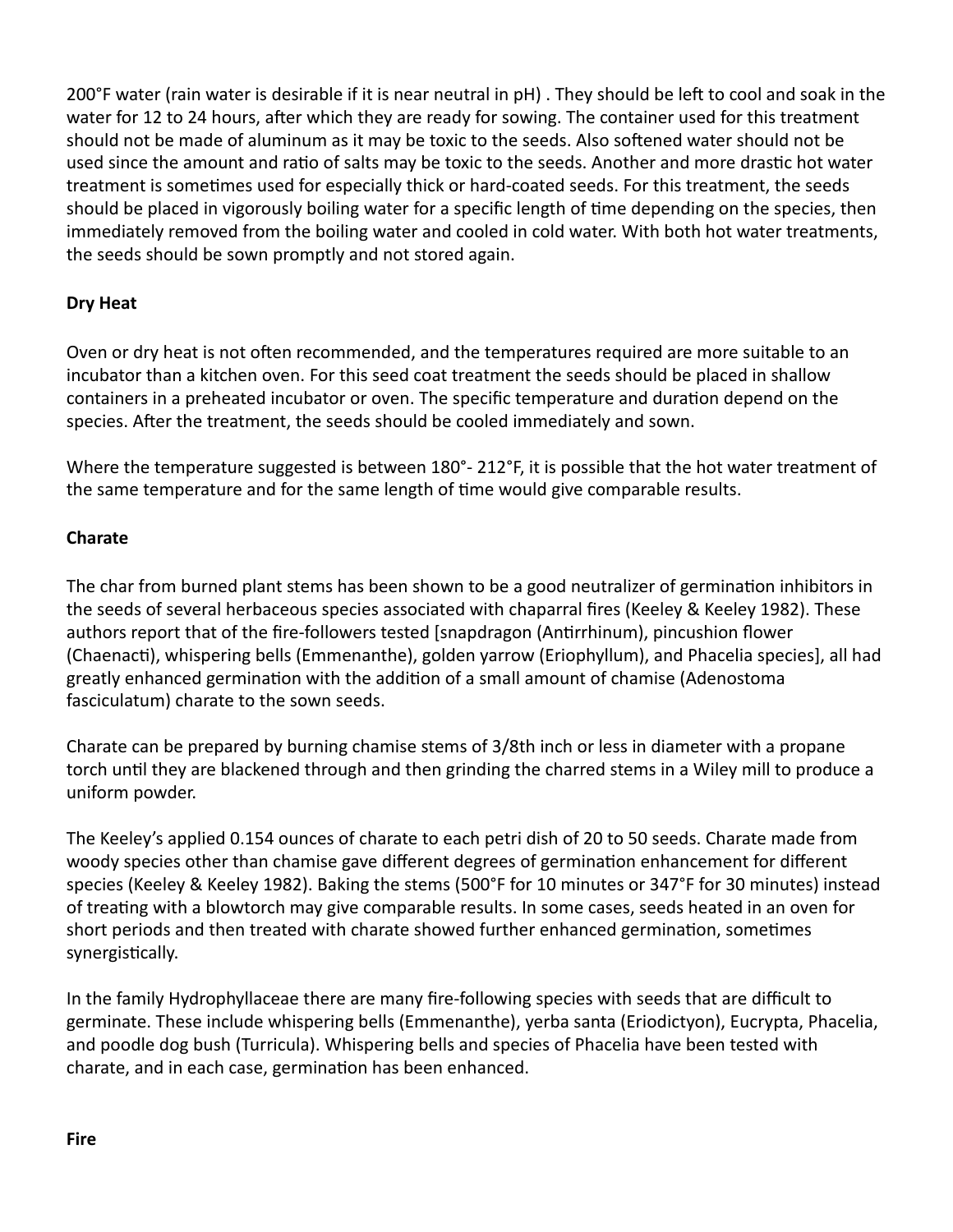Seeds of some genera have tough, thick seed coats and germinate most satisfactorily when subjected to the heat of fire. For this treatment the seeds should be sown in the fall in a slightly moist medium but not watered. A layer of dry pine needles or excelsior, four to six inches deep, should be placed over the top of the seedbed. A few small pieces of wadded paper will help to ignite the material. One or two strips of aluminum foil placed over the exposed edges of the wood container will prevent it from burning; plastic containers should not be used. After the seedbed has cooled following burning, it should be thoroughly watered and then treated as any other batch of sown seeds. Since the small flash fire produced by this treatment is quite hot, this method should be used outdoors in the open, away from combustible material, and on a calm day.

The seeded container should be left outdoors for germination, since seeds of many plants also have internal dormancy factors and therefore need a cold, moist period for germination. Even using this treatment, manzanita (Arctostaphylos) seeds require a minimum of two months to germinate. If the seeds are sown and treated in mid-October and no germination has occurred by June, the seedbed can be dried out for the remainder of the summer. Watering should be resumed in the fall when the weather begins to cool. Some germination may occur as late as the following spring.

This fire treatment is not exact, and the results obtained may not be consistent because the amount and duration of heat actually reaching the seeds is governed by several variable factors.

### **Acid**

Acid treatments are often used to break down especially thick impermeable seed coats. Since seeds placed in concentrated sulfuric acid (H2 S04) will become charcoal in time, the temperature of the acid and the length of time the seeds are soaked are very important. The acid should be used at room temperature for a period of a few minutes to several hours depending on the species. The seeds should be immersed in acid in a glass, china, or earthenware container, and should be stirred occasionally with a glass rod; however, too much srring will cause the acid to heat undesirably. The seeds must be removed from the acid just before any acid penetrates the seed coats. When the allotted time is finished, the seeds should be removed promptly and washed thoroughly in several changes of water to neutralize completely all remaining acid. For some species the duration of the acid bath depends on the specific batch of seeds and can only be determined empirically. After treatment and a thorough washing, the seeds may be sown or dried and stored for several months.

Since sulfuric acid is caustic and dangerous to handle, its use is recommended only for those familiar with the use of caustic chemicals. In lieu of the acid treatment for seeds with thick coats, such as manzanita (Arctostaphylos), the fire or mulch treatments can be used. With thinner‐coated seeds, hot water or scarification is satisfactory.

#### **Other Chemicals**

About (70) years ago researchers in various agencies and private industry began experimenng with chemicals to neutralize dormancy conditions present in seeds. Results have shown that inhibiting chemicals can be pre sent in one or more parts of the seed; other dormancy‐causing factors (i.e.,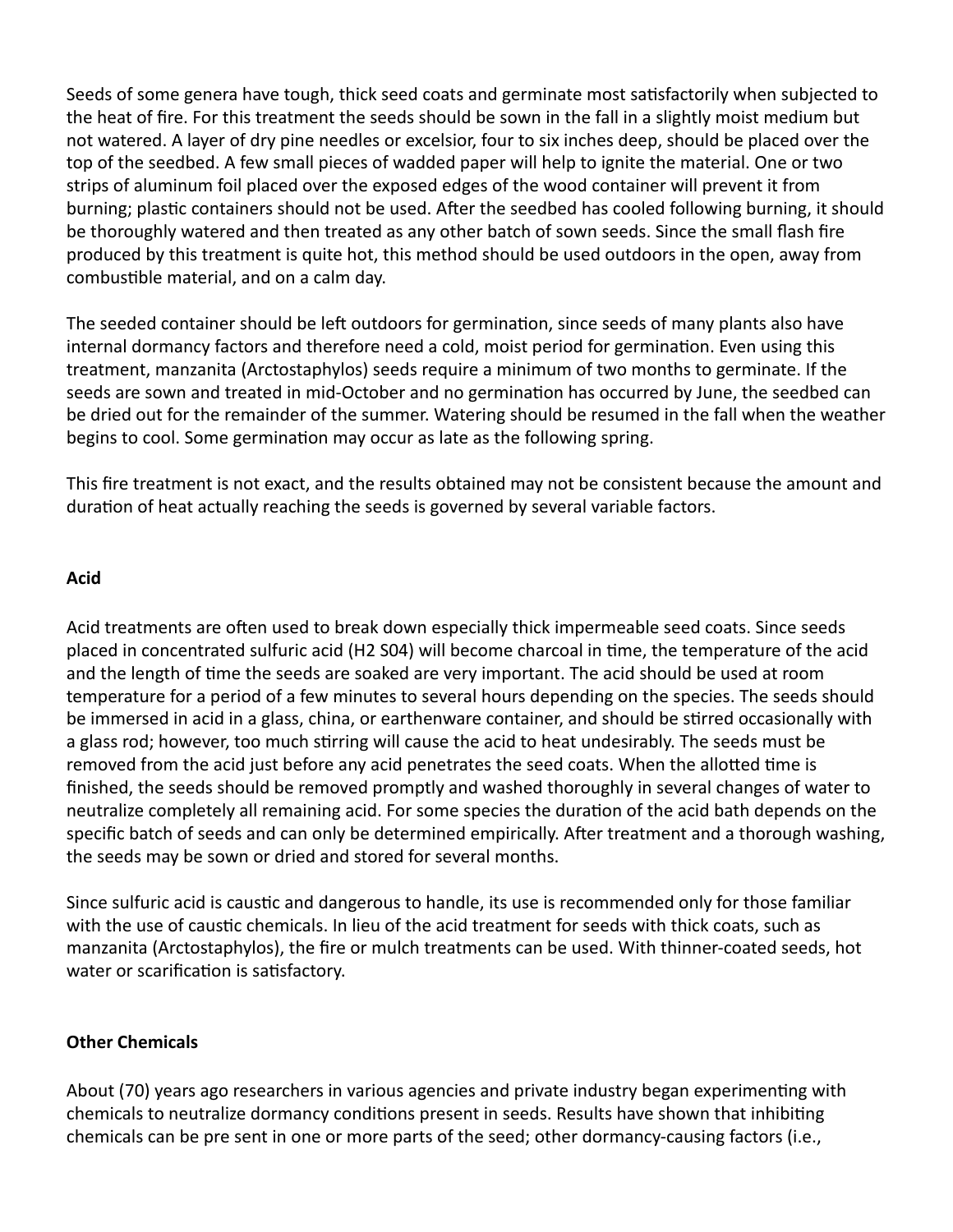immature embryos or impermeable seed coats) may also be present in a given seed.

Three chemicals that have proven very helpful in breaking certain types of dormancy are gibberellic acid (GA3), potassium nitrate, and thiourea. The aqueous solutions of these chemicals should be used at room temperature. The concentration and length of treatment depends on the species to be treated. Seeds soaked in GA3 or thiourea should be stirred occasionally and not rinsed afterwards, unless specified, but sown immediately. After this soaking they can also be air-dried and stored for short periods and then sown or given a subsequent treatment. The no-rinse afterwards also applies to the use of potassium nitrate and hydrogen peroxide, other chemicals occasionally recommended as aids to germination. Great care should be taken in working with these chemicals as some are poisonous. Due to their toxic or poisonous nature, some are difficult to obtain; however, in nearly all cases there is an alternate method of seed treatment noted. The main advantages of these chemicals are speed, ease of use, and unaltered physical condition of the seeds following treatment.

## **Mulch**

The mulch treatment hastens the microbial breakdown or softening of the seed coats. It is a slow method but is what often occurs in the wild. For this treatment, f ill a six- to eight-inch deep container half full with seedbed medium. Then the sown seeds should be covered with a mulch of wood shavings (not redwood or cedar). A one‐inch thick layer of old composted shavings is best; but if not available, a three-inch layer of fresh shavings is satisfactory. If fresh shavings are to be used, they should be soaked a few hours in a bucket of water first and mixed with a compost starter of microbial inoculant (see Germination Media section). Neither the seeds nor the medium should be treated with a fungicide. If this treatment is initiated in early spring or early summer and if the shavings are kept moist all summer, germination will require three to four months or longer, depending on the species. This mulching technique also works well in a ground bed; however, transplanting may be a bit more difficult.

### **Water**

For the occasional species whose seed coats contain a readily water soluble, germination-inhibiting chemical, this substance can be removed by soaking the seeds in tap water or by leaching the seeds in slowly running tap water for various lengths of time just prior to sowing. The length of time depends on the species. With the water bath, changing the water every 12 to 24 hours will hasten this leaching process. Softened water should not be used for this treatment.

## **Cold Stratification**

Cold stratification for seeds with internal dormancy simulates cold winter conditions. For small quantities of seeds, mix at a ratio of 1:3 or more with moist peat moss or moist vermiculite, place in a tightly sealed polyethylene bag or glass jar, and store in the refrigerator at a temperature of 35°-41°F. With a few species, freezing the seeds at 28 ‐ 32°F is required.

For bulk seeds, soak in water for a few hours first, then place wet in a sealed container. In either case, the seeds must be kept moist during the entire length of the treatment. This will require periodic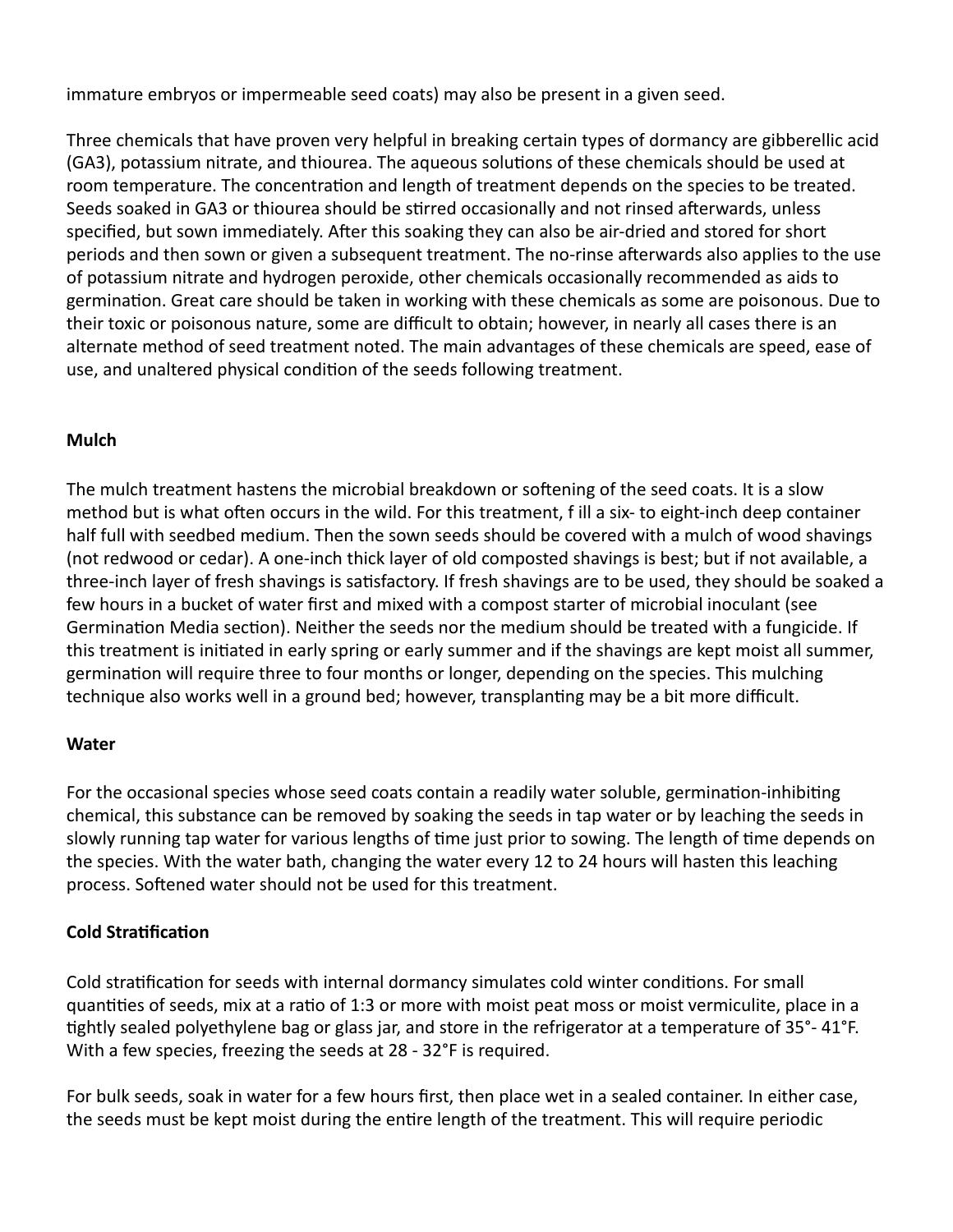checking and the addition of water if necessary. Another reason for periodically checking the stratifying seeds is to see if they have started to germinate. If, for example, a California‐lilac (Ceanothus) species has a three-month cold stratification recommendation, it should be visually checked for germination a couple of weeks prior to the end of the third month. If any white root tips are visible, the whole batch should be sown immediately. The longer the radicals are when the seeds are sown, the greater the probability of damage and the greater the mortality rate is apt to be. If the stratification period is inadvertently lengthened, it is usually not detrimental, pro viding the radicals are still very short or not yet showing.

In contrast, to cut the stratification period short by even a few days could be harmful if no radicals are visible. By prematurely discontinuing stratification, primary dormancy may not be broken. Consequently, a secondary dormancy may be induced which is more difficult to break than the original dormancy. If one must err, do it on the long side.

The cold stratification period necessary to break dormancy may last from a few days to several months, depending upon the species, with one to three months being the most common. After stratification, the seeds should be sown promptly before they have a chance to dry out.

### **Warm Stratification**

The exposure of seeds to moist, warm conditions at room temperature (65°F) or above is called warm stratification. Sometimes this treatment is necessary for seeds with internal dormancy to facilitate afterripening of the embryos, in which case it is followed by cold stratification. Occasionally it is used in lieu of the acid treatment for seed coat dormancy. It also may be an intermediate stage in a multiple dormancy treatment. For warm stratification the seeds should be mixed with moist peat moss or moist vermiculite and sealed in a polyethylene bag or a glass jar. Possible places for warm stratification include desk tops, kitchen cupboards, the top of a refrigerator, or perhaps near the furnace‐anywhere that stays warm night and day for the prescribed period of time.

### **Photochemical Dormancy**

Seeds of some species are light-sensitive and must receive light during germination. The intensity and duration of the light, as received by seed photoreceptors, interact with the available moisture and temperature to control germination. When light and temperature are each partially inhibitory, the effect can be synergistic. The first 36 to 72 hours of germination is the critical period. Photochemical dormancy is most pronounced in freshly harvested seeds and usually disappears naturally with age. For further information on photochemical dormancy, see Cruden (1974).

When germinating seeds indoors in order to break photochemical dormancy, a cool, white fluorescent light source of 75-125 foot candles (750-1250 lux) for eight hours per day can be used (Association of Official Seed Analysts 1981).

Seeds that require light should not be covered when sown but merely watered‐in. A covering of glass or plastic over the container will help to maintain a saturated atmosphere around the seeds. A few species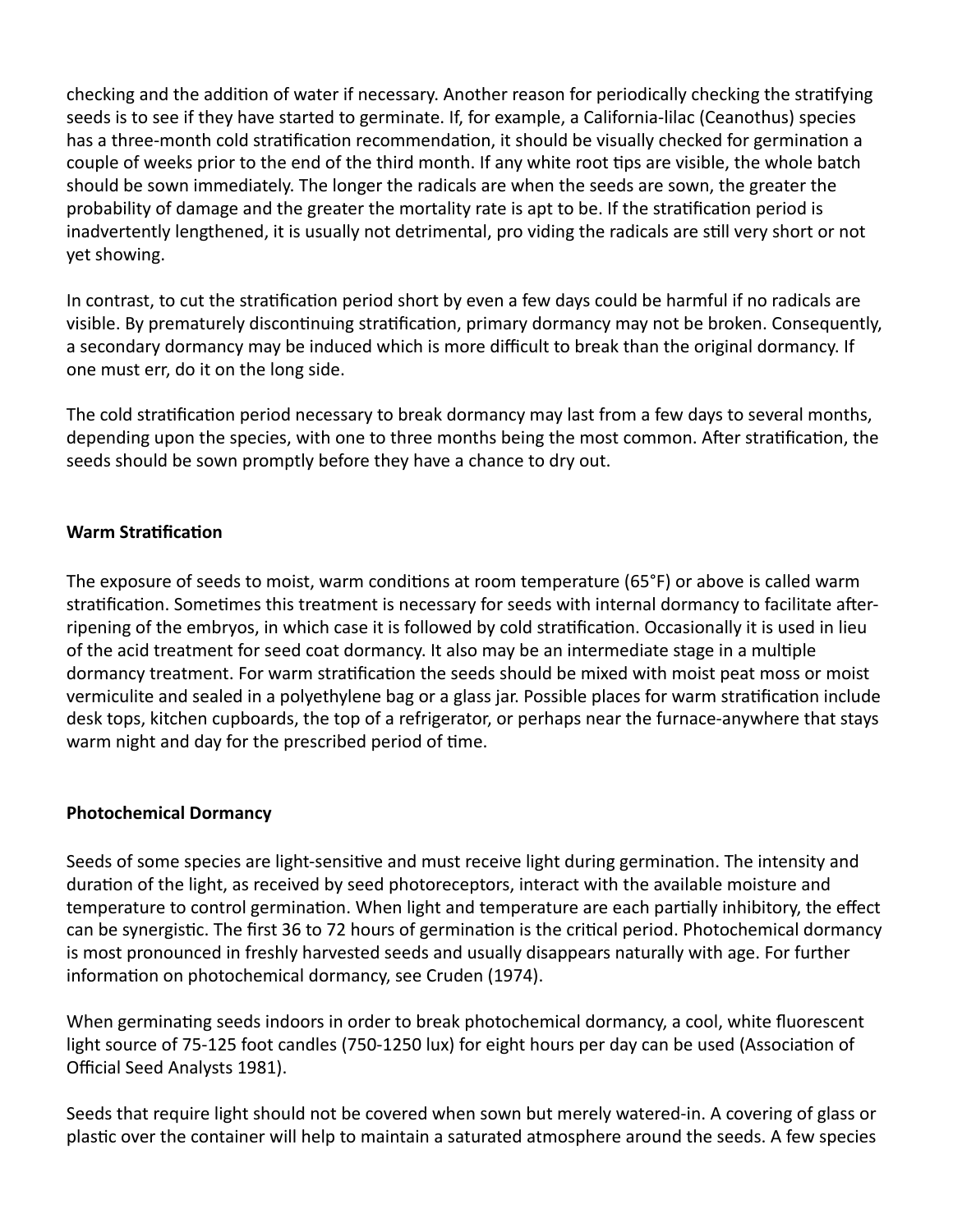must be kept in darkness during the first part of the germination period.

#### **Germination Temperatures**

Though not really a form of dormancy, undesirable temperatures used for germination can be partially or completely inhibitory. Temperature requirements for the germination of seeds of most native California species will be met if the seeds are sown at the proper time of year (see the following section). The range of temperatures required by the seeds of a few species, primarily those of the desert and mountain regions, can be very narrow and specific. If seeds of these plants are sown at the wrong me of year or if temperatures in the area where the seeds are sown are not within the narrow limits for the species, no germination, or at best very poor germination, will occur. For coastal Southern California growers, the greatest problem is encountered with seeds that require high temperatures or wide diurnal temperature fluctuations.

If the recommended daily high‐low temperatures are not present naturally, arficial means must be used to produce them, or the propagator will have to be content with poor germination. Where these specific and unusual diurnal temperature fluctuations are necessary, they are noted in the table for the species involved.

## **5. Seed Propagation**

#### **Time to Sow Seeds**

At the Santa Barbara Botanic Garden most seeds are sown in small containers in the lath house. When stratification is necessary, it is done prior to the sowing date. Seeds of annuals are sown in late October, herbaceous perennials by July 15, and shrubs and trees by the middle of March. There are several exceptions to the above: seeds of live-forever (Dudleya), buckwheat (Eriogonum), and alum-root (Heuchera) are sown by July l; bush monkeyflower (Diplacus) species are sown in early July with herbaceous perennials; seeds of sea-dahlia (Coreopsis maritima) are sown by September 1for late fall, winter, and early spring flowers; lupine (Lupinus) species seeds, including both bush and herbaceous perennial types, are sown by October 10 for planting out from three-inch pots in late fall for spring flowers; and seeds of Iris, manzanita (Arctostaphylos), and bush poppy (Dendromecon) are sown by October 15. Seeds of desert shrubs and cacti are sown by July 1 in the glasshouse with a minimum temperature of 60°-65°F; our outdoor night temperatures are too low at this time of year for satisfactory germination. With the above schedule, germination and growing temperatures are favorable; and the timing, in most cases, will produce plants of sufficient size to be ready for late fall planting, when the winter rainy period usually commences.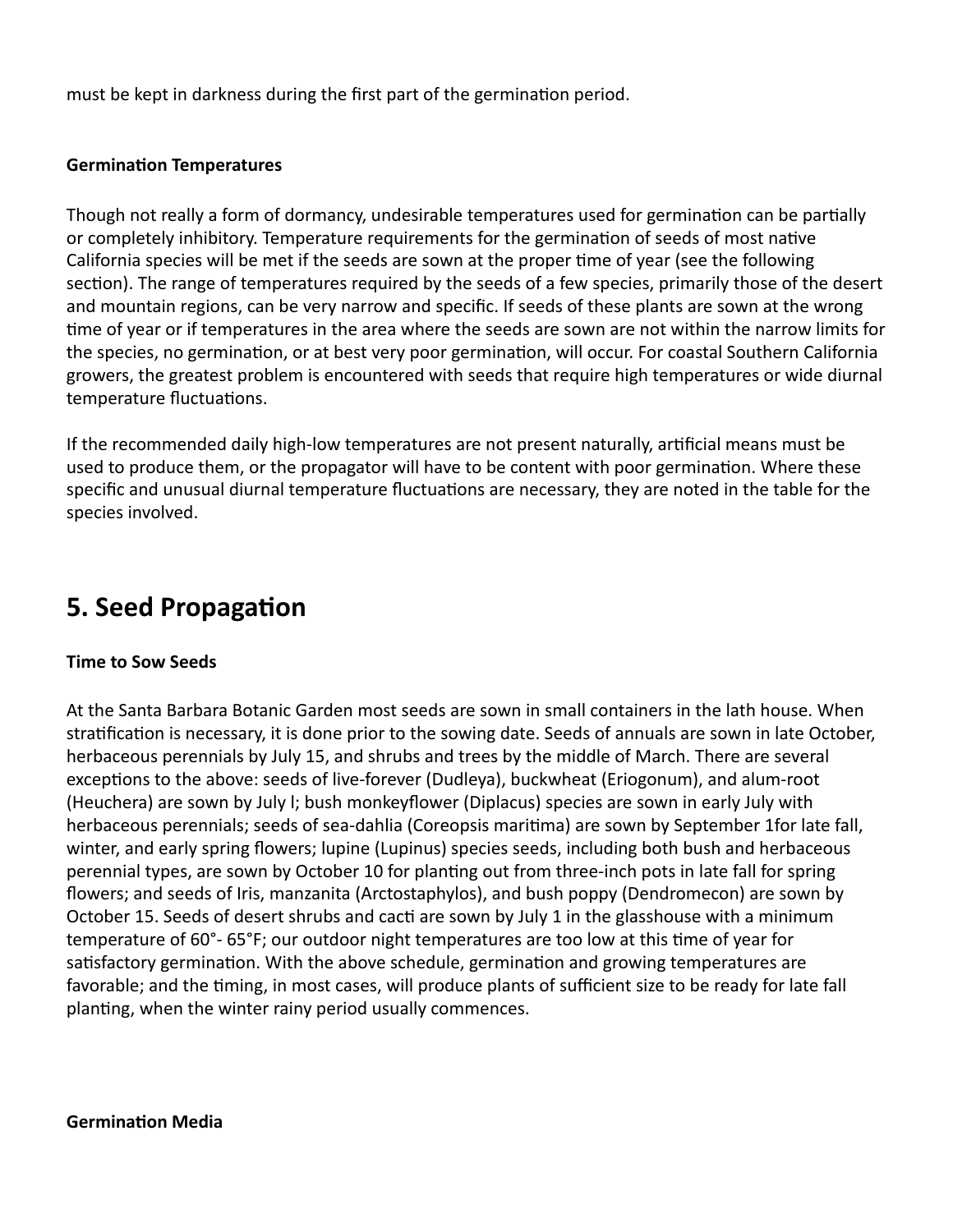There are many suitable media for germinating seeds, and the majority of the California native species have no unusual requirements. A satisfactory general purpose seedbed medium is composed of equal parts of garden loam, builders sand or river sand (not beach sand as it contains too many soluble salts), and moist peat moss, thoroughly mixed together. The soil and sand should be sifted through a sieve of 1/8th inch mesh; the peat moss, through either a 1/4th or 1/2inch mesh screen. Since dry peat moss, as it comes from the bale, absorbs water very slowly, it should be soaked for several hours before use or soaked for a few minutes with constant agitation. The excess moisture should be squeezed out before use. Once peat moss has been wet, it is usually easily remoistened.

To prevent unnecessary seedling losses due to soil‐borne diseases and pests, all mixes containing soil or leaf mold should be pasteurized before use by heating to 140°F for 30 minutes to kill insects, their eggs and larvae, and most pathogenic fungi and bacteria. At much above this temperature, beneficial soil microorganisms start to die off. Sterilization requires 180°F for 30 minutes; this temperature kills most organisms and is usually not desirable.

For pasteurization, moistened soil mix should be placed in a shallow pan in an oven at low heat. The temperature of the mix should be raised and held at 140°F, or a little above, for 30 minutes. If the soil mix is not pasteurized or sterilized, young seedlings, particularly very small ones, are likely to succumb to damping-off fungi. In lieu of pasteurization, seeds can be dusted with a fungicide such as "Cooke's Fungicide" or a similar material that specifies on the label that it kills damping-off fungi. Alternatively after sowing, the seedbed can be watered thoroughly with such a fungicide.

A relatively new approach to the problem of pathogenic organisms in containers is the addition to the medium of a beneficial microbial inoculant; this material can be used in place of pasteurization or a fungicide. Even in a sterilized mix its use is beneficial. These microbes have an effect on the soil analogous to the immune system in animals; the beneficial microorganisms, if added in quantity, tend to isolate and neutralize the pathogens. At the Santa Barbara Botanic Garden, in containers smaller than one‐gallon, we use a soil‐less medium with a microbial inoculant available locally from Material Science Company. There are, no doubt, other similar products available.

Alternatives to media containing soil are the soil-less mixes such as peat moss and perlite (equal parts), vermiculite (medium or fine, depending on the seed size), or a packaged potting mix. These do not need pasteurization or a microbial inoculant, though the latter is beneficial in a soil-less mix also. When using a medium composed of peat moss, perlite, and /or vermiculite, all of the necessary elements for plant growth must be added since these components are nutrient-free. One way to provide required nutrients is to use a dilute solution of a water-soluble, complete fertilizer with each watering.

To further prevent contamination by pathogenic organisms, used porous containers such as clay pots and wood containers should be cleaned of all foreign material, such as old mix and roots, then soaked 30 minutes or longer in a 1:18 solution of household bleach before re-use. Used plastic containers need to be soaked only for a few minutes. It is important also that the top of the potting bench and all tools, such as trowels, sifters, and wood blocks, be rinsed periodically in a bleach solution or similar sterilant and then kept off the ground to avoid contamination.

#### **Seed Sowing**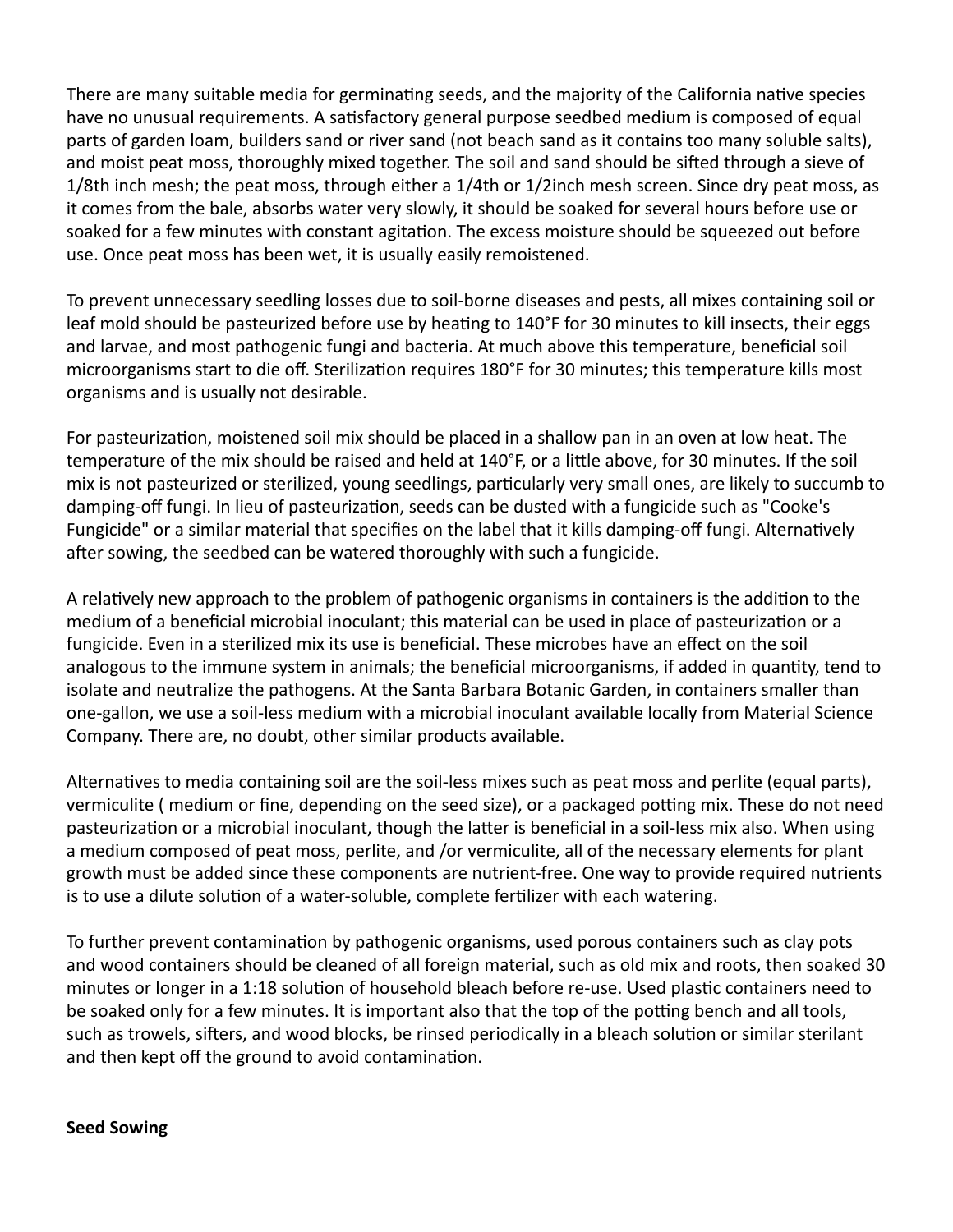Good seed germination depends largely on proper preparation of the seedbed, depth to which seeds are covered, maintenance of uniform moisture and appropriate temperatures, and, of course, viable seeds. To prepare the seedbed, a container with drainage holes is filled to slightly overflowing with a well‐ mixed moist medium. The medium is then leveled to the top of the container or about 1/3rd inch below the lip, firmed lightly and uniformly with a flat‐surfaced board or large‐surfaced object, and watered thoroughly. After watering, the surface of the medium should still be level.

The seeds should be sown in rows about 1.5 inches apart or broadcast evenly on the surface. The sown seeds should then be covered. Milled sphagnum moss (sphagnum moss put through a .25 inch mesh sieve) is very good for this purpose as its slight acidity helps to discourage damping off. Washed sand or seedbed mix may also be used as a seed cover. After the seeds have been sown and covered, the container should be lightly sprinkled again with a fine spray of water and placed in a sheltered location out of direct sunlight. A beneficial microbial inoculant can be used for these waterings and also for the initial moistening. The depth of sowing or thickness of the seed covering is especially important as seeds sown too deeply will not produce seedlings. Such seeds may start to germinate, but the developing shoots will die before reaching the light at the surface of the seedbed. A general rule is to cover a seed to a depth equal to one to two times its smallest diameter.

Very fine seeds, such as those of alum root (Heuchera), bush‐anemone (Carpenteria), or monkeyflower (Mimulus and Diplacus), should be covered just slightly with milled sphagnum moss or watered‐in without a covering. It is desirable to label each seeded container with the name of the species and the date sown.

For protection against rodents, snails, birds, and drying out, the container should then be enclosed in a polyethylene bag or covered with a piece of polyethylene film, with a single sheet of newspaper on top to prevent heat build-up. During the germination period, the surface of the medium must be kept moist. As the seeds start to germinate, the newspaper and plastic should be removed; better results may be obtained by leaving very small seedlings completely enclosed in plastic until germination is complete. However, the plastic should not touch the seed leaves. If the weather is unusually hot and dry, it is best to acclimatize very small seedlings gradually by poking a few holes in the plastic each day or two and then removing the plastic entirely. A glass cover can be used instead of plastic. Germination for most species takes one to four weeks.

### **Transplanting**

Seedlings should be spotted-off or transplanted into flats, trays, or small pots (liners) as soon as they are large enough to handle. Species with large seed leaves, such as sugar bush ( Rhus ovata), should be spotted-off to liners at the two-leaf stage, but those with very small seed leaves, such as monkeyflower ( Mimulus and Diplacus species), should not be transplanted until the six- or eight-leaf stage. Since seedlings are bare-rooted in spotting off, care must be taken to protect the tender roots from drying out and from excessive breakage; also when handling, care must be taken not to crush the fragile stems. Young plants in seed flats are sometimes spaced very close together and can be difficult to separate. To facilitate separation, a small group of seedlings may be lifted out with a putty knife or a fork and dropped to the potting bench from a height of three to four inches. Seedlings should be planted at the same depth that they were in the seed flat, or slightly lower. The medium can be the same as that used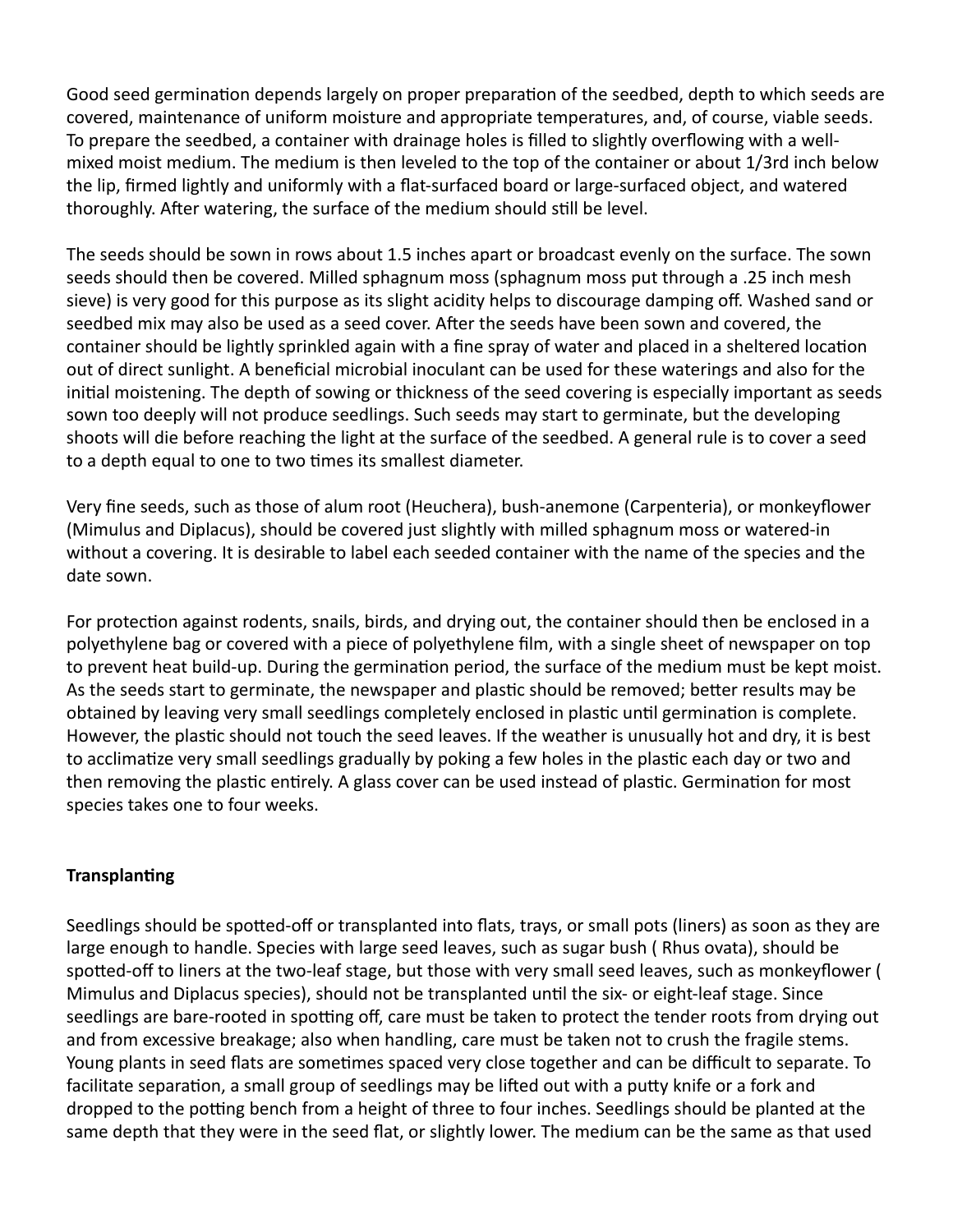for germination and must always be moist when used. Again, a soil medium should be pasteurized with heat or moistened with a microbial inoculant.

The young seedlings should be transplanted a second time when their roots begin to fill the soil mass in the container. Annuals should be moved directly into the open ground at this time. Herbaceous perennial seedlings may be planted out also, but receive less setback and have a better chance if they are transplanted to four‐inch pots first and later moved to the open ground. Shrub and tree seedlings should be spotted-off from the seedbed to three inch pots, then to one-gallon cans, and finally to the garden. It may be more appropriate for trees to be moved from one‐gallon to five‐gallon containers and then to the garden. The five‐gallon stage normally takes one or two growing seasons.

Seeds of tap-rooted tree species should be individually sown in deep containers such as quart milk cartons. If the bottom of the container is removed and the container set on hardware cloth covered with one thickness of newspaper or a screen and placed three to six inches above the ground, the tap roots will prune themselves, because the root tips will die when they reach dry air. Seedlings can be root pruned manually by snipping no more than  $1/16$ th –  $1/8$ th inch off the tip of the root; the thumb nail does a fine job. Another method of handling the seeds of tap-rooted species, particularly those of oaks, is to place the seeds in a polyethylene bag containing moist peat moss. Kept at room temperature, the primary roots will soon become visible. When a seed has a visible root, it should be removed from the bag, root-pruned as noted above, and planted. Again, the recommended planting sequence is from a quart milk carton or a one‐gallon can to the field, or from a quart milk carton to a five‐gallon can and to the field. Four by 14-inch plastic pots (2.5-inch diameter bottom hole) set on hardware cloth are excellent for propagation of tap-rooted species.

The seeds can be sown directly; the seedlings can be grown for a season and then planted out without any transplanting at all. This size container is much more appropriate than a one-gallon can for taprooted tree species. Slightly shorter containers would be necessary if plants in five‐gallon containers are required. Regardless of how the tap-rooted species are handled, it is imperative to transplant their seedlings before the roots circle the container, particularly at the liner stage (3" pot). Generally speaking, pot-bound trees and shrubs become culls instead of beautiful mature specimen plants.

Although the same medium used for the seed flats and liners can be used for one‐gallon or larger containers, a coarser mix is also satisfactory. A light, well-drained, pasteurized, or microbial-inoculated mix of sandy loam and peat moss or wood shavings serves quite well. If the soil is too coarse, it should be sifted through a  $\frac{1}{2}$  inch mesh screen. Care should be taken not to overwater newly potted or canned plants. In regions away from the immediate coast, some protection from full summer sun is needed for container plants. This protection can be critical during occasional heat waves when root systems of container‐grown plants can become overheated, killing the plants. Thirty percent shade saran is adequate.

Most native plants respond well to light applications of commercial fertilizer and will require some fertilization while in containers.

#### **Field Sowing of Annual Wildflowers**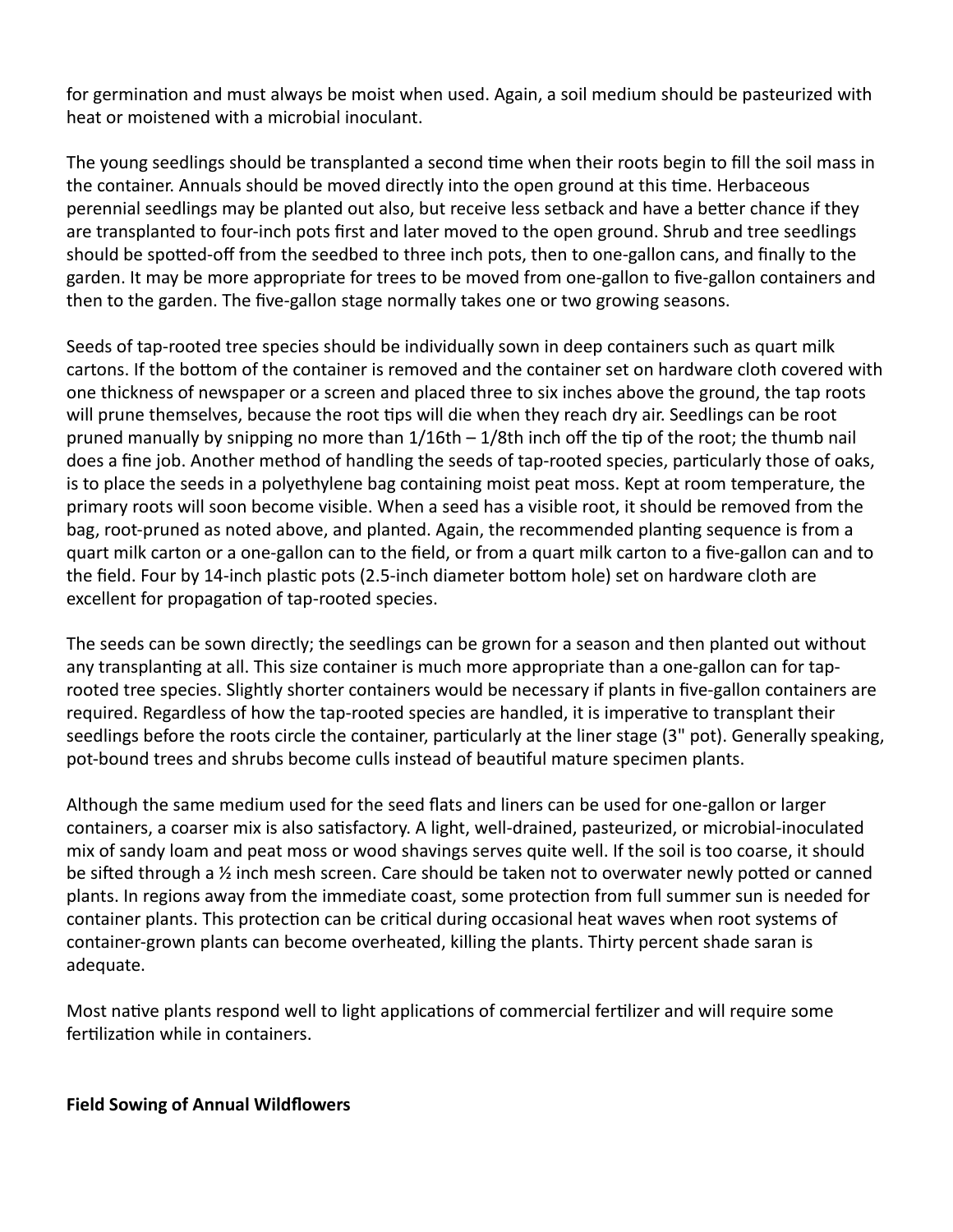Although seeds of California wildflowers can be started in flats like those for bedding plants, better results are usually obtained by sowing them directly on the open ground, or with very small‐seeded types, several seeds to a three‐inch peat or paper pot. The seedlings, when large enough, can be thinned and later planted out in the garden with practically no root disturbance. For field sowing, the moistened soil should be cultivated and leveled, the seeds broadcast, and the area kept moist throughout the germination period. In the case of large-seeded species such as sea-dahlia (Coreopsis maritima) and some lupines (Lupinus), the seeds should be raked in lightly after sowing and before watering. If a mixture of large and small seeds is used, the large seeds should be separated out, sown and lightly raked in, then the small seeds broadcast on top. Following this procedure, the seeds can be sown as late as early December with good results.

For large areas where no seedbed preparation is made, the seeds should be broadcast just before the first rains in the fall. This enables the wildflower seeds to germinate with and to compete with any annual vegetation. A few of the tougher annuals like California poppy (Eschscholzia califomica), tidy tips (Layia platyglossa), and Clarkia may give good results when sown under these conditions; however, wildflower seed germination is always better in a well-prepared seedbed.

# **6. Recommended Seed Treatments for Some Native California Plants**

The (seed treatments integrated into the CNPS Calscape plant pages) is a compilation of the original publication published in 1964 plus information from records of subsequent propagation at the Santa Barbara Botanic Garden and also additional data from other sources.

It should be emphasized that the suggested seed treatments are not necessarily the only ones that will prove satisfactory. For problem species (those whose seeds are difficult to germinate), there may be more than one treatment listed. For example, if you refer to Ceanothus cuneatus (buck brush) in the table, two treatments are listed. "Hot water and three months stratification" results in significantly better germination than the chemical treatment but leaves the seeds in an unusable condition if they are to be sown with mechanical equipment. After stratification, the seeds are rather soft and moist, some radicals may be showing, and the seeds should not be dried out before sowing. With the chemical treatment, no germination will have started; the seeds can be dried out before sowing, need not be sown immediately, and can be sown with mechanical equipment. The chemical treatment also has the advantage of being quicker, even though a lower percentage of germination usually results.

Stratification, as used in these recommendations, refers to cold stratification unless stated otherwise; diurnal fluctuation refers to temperature. Scarification, if practical, can be substituted for the hot water treatment. The seeds of the majority of the native species germinate promptly without pretreatment. Since this is true of most annuals, only those annuals known to require special treatment and for which a satisfactory treatment is known are included in this table. Dormancy is highly variable, sometimes even in seeds from the same plant harvested in the same year, hence an entry like that for incense cedar (Calocedrus decurrens) 1-2 months stratification; no treatment may give good germination." For more information on the variability aspect of seed dormancy, see Gutterman (1980-1981). Some seeds